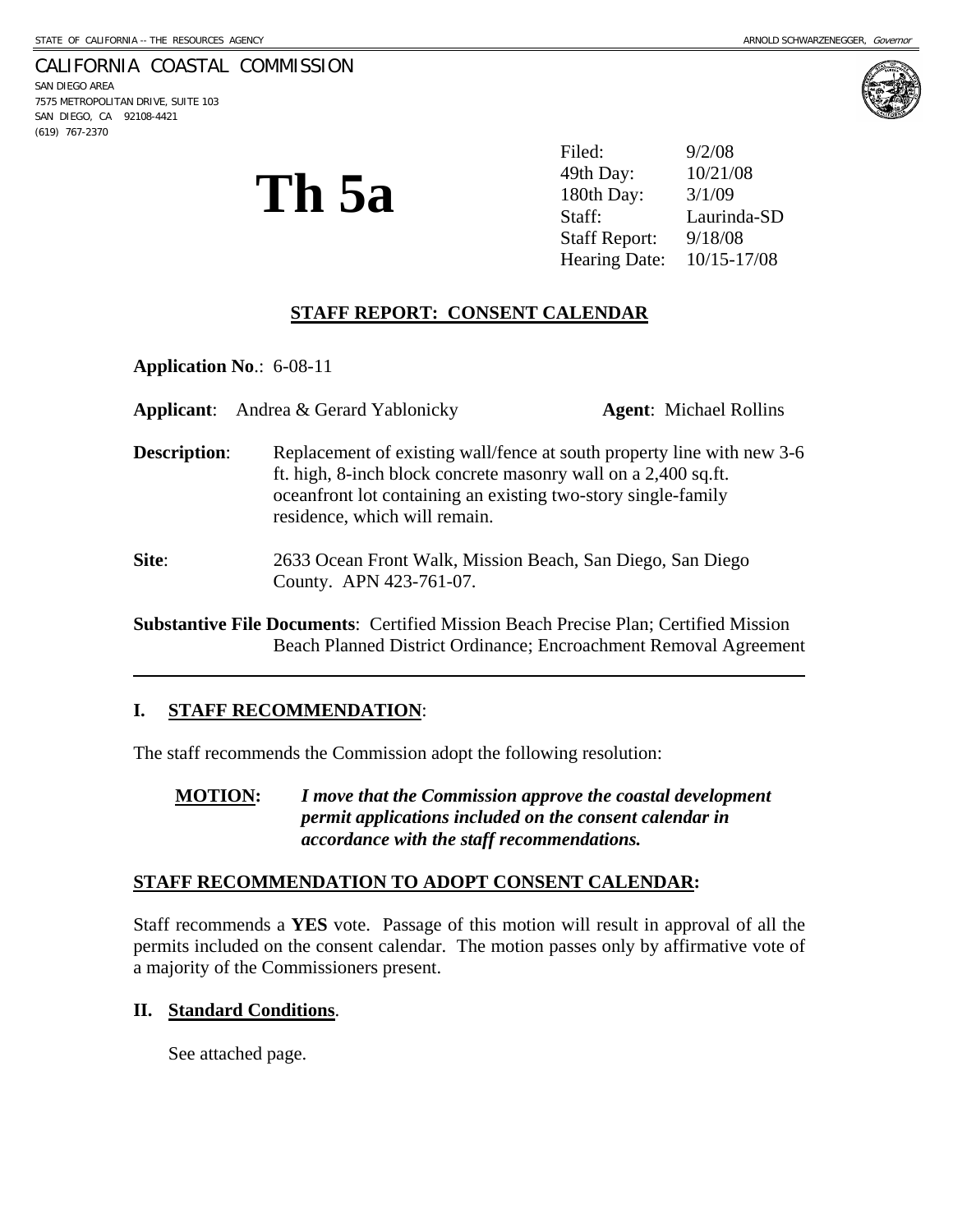### **III. Special Conditions**.

The permit is subject to the following conditions:

**1. Future Removal of Permitted Encroachment**. If the existing structure along the boardwalk is substantially altered such that 50% or more of the existing walls are demolished or removed, the development authorized by this permit shall be removed in its entirety.

### **III. Findings and Declarations.**

The Commission finds and declares as follows:

**A. Detailed Project Description/History**. Proposed is the replacement of an existing wall/fence at south property line with a new 3-6 ft. high, approximately 80-foot long, 8-inch wide block concrete masonry (CMU) wall on a 2,400 sq.ft. oceanfront lot containing an existing two-story single-family residence, which will remain. No other development is proposed. A total of four parking spaces will remain on site which is adequate for the existing structure, consistent with Section 30252 of the Coastal Act.

The project site is located on Ocean Front Walk about eight lots south of Asbury Court which is fairly close to its southern terminus in South Mission Beach. Ocean Front Walk is an improved concrete boardwalk that typically runs in a north/south direction along the western limits of oceanfront development in Mission Beach. However, north of the project site near the vicinity of Asbury Court, the existing improved public boardwalk veers to the west where it ends near the existing South Mission Beach lifeguard station and comfort station. While those properties located south of Asbury Court are stituated adjacent to the Ocean Front Walk public right-of-way, it is not improved and there are numerous private encroachments in the public right-of-way (ref. Exhibit No. 1). These improvements typically consist of paved patios and landscaping. In this particular case, there are a number of private encroachments that extend approx. ten feet into public right-of-way of Ocean Front Walk. For the subject property, the improvements in this area consist of a brick stairs, wooden fence, brick pavers and brick planter area which are located ten feet beyond the western property line within the public right-of-way. The City notified the applicant that there was no record of an Encroachment Removal Agreement for these private accessory improvements in the public right-of-way. As such, the applicant subsequently applied for, and received approval for, these improvements via an Encroachment Removal Agreement (ref. Exhibit No. 3). As noted previously, the subject development consists of replacing the wall on the south property line which does not currently match up with the property pin markers. The new wall will follow the exact alignment of the south property line and new new improvements are proposed within the Ocean Front Walk Right-of Way. Special Condition #2 notifies the applicant that if in the future, the existing residence is substantially altered such that 50% or more of the existing walls are demolished or removed, the wall must be removed.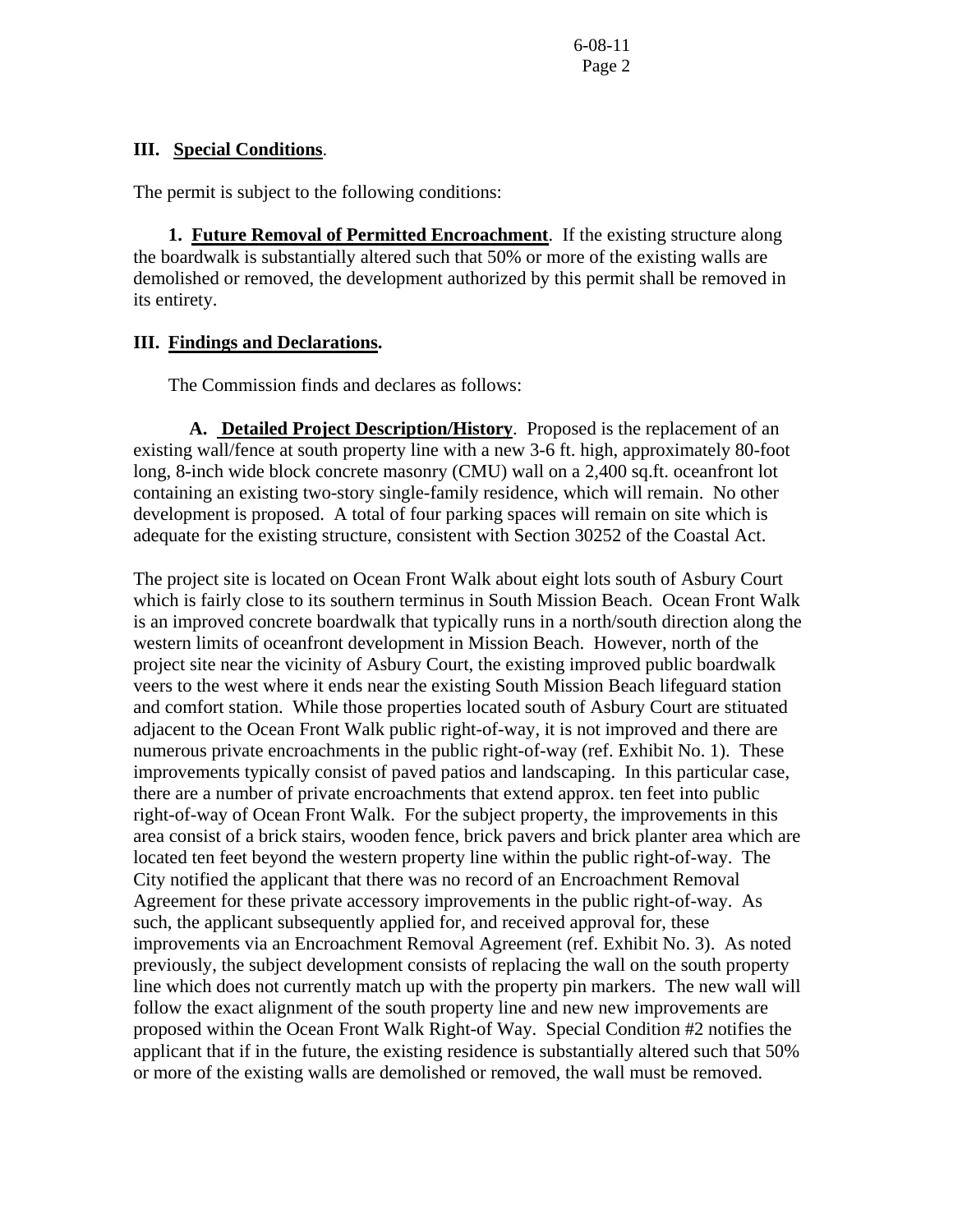Given that the proposal is located on Ocean Front Walk, a major public acessway, and that the site is between the first coastal road and sea, adequate yard area setbacks should be provided pursuant to the City's certified LCP. Side yard areas should remain open to allow views to the ocean and/or to avoid the "walled off" view from public streets. In this particular case, the subject site is located in that portion of Ocean Front Walk that extends south and veers off from the public boardwalk and pedestrian/bicycle walkway. The right-of-way contains sandy beach area and there is no improved public walkway immediately west of the subject site. This sandy area is owned by the City of San Diego and is part of south Mission Beach park. A line of thick shrubs borders the south end of this sandy beach next to the roadway that leads to public parking lot on the north side of the Mission Beach jetty. To the south is the Mission Bay Channel jetty and to the west is a very wide public sandy beach.

Given that the proposed work only involves the replacement of a wall in the side yard, there is no need to deed restrict the side yards for protection of public views, similar to other oceanfront development in this area as the proposed wall will not encroach into the side yard setback area. The existing site is already developed and no changes to the existing structure are proposed. However, in the future, if the site is ever redeveloped, the requirement for deed restricting the side yards to include only low level vegetation and open fencing to open up views toward the ocean as well as to minimize a "walled off" effect, will be required.

 **B. Community Character /Visual Quality.** The development is located within an existing developed area and, as conditioned, will be compatible with the character and scale of the surrounding area and will not impact public views. Therefore, the Commission finds that the development, as conditioned, conforms to Section 30251 of the Coastal Act.

**C. Public Access/Parking**. As conditioned, the proposed development will not have an adverse impact on public access to the coast or to nearby recreational facilities. As conditioned, the proposed development conforms to Sections 30210 through 30214, Sections 30220 through 30224, Section 30252 and Section 30604(c) of the Coastal Act.

 **D. Local Coastal Planning**. The subject site is located in an area of original jurisdiction, where the Commission retains permit authority and Chapter 3 of the Coastal Act remains the legal standard of review. As conditioned, the proposed development is consistent with Chapter 3 of the Coastal Act. Approval of the project, as conditioned, will not prejudice the ability of the City of San Diego to continue to implement its certified LCP for the Mission Beach community.

 **E. California Environmental Quality Act**. As conditioned, there are no feasible alternatives or feasible mitigation measures available which would substantially lessen any significant adverse effect which the activity may have on the environment. Therefore, the Commission finds that the proposed project, as conditioned to mitigate the identified impacts, is the least environmentally damaging feasible alternative and is consistent with the requirements of the Coastal Act to conform to CEQA.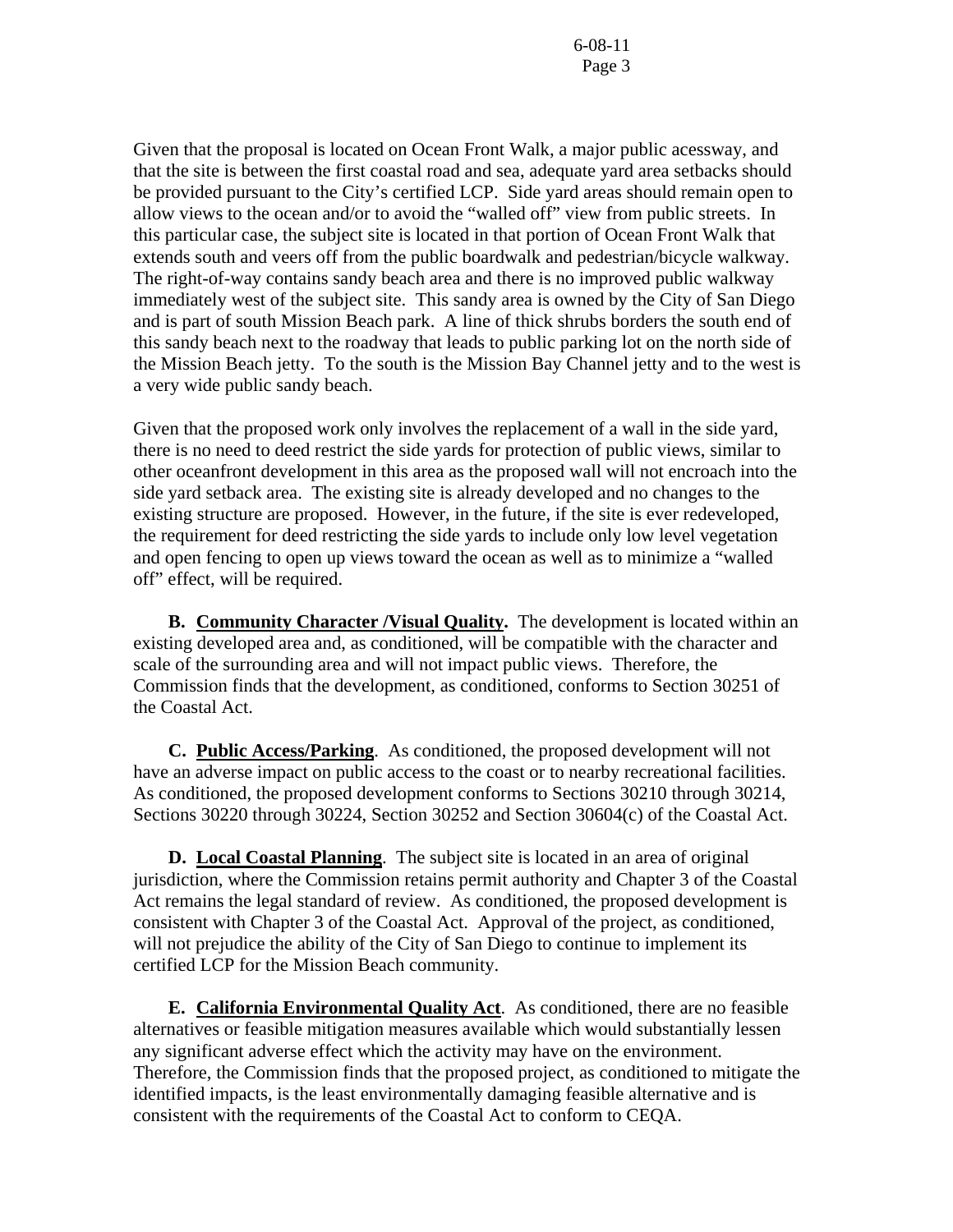# **STANDARD CONDITIONS:**

- 1. Notice of Receipt and Acknowledgment. The permit is not valid and development shall not commence until a copy of the permit, signed by the permittee or authorized agent, acknowledging receipt of the permit and acceptance of the terms and conditions, is returned to the Commission office.
- 2. Expiration. If development has not commenced, the permit will expire two years from the date on which the Commission voted on the application. Development shall be pursued in a diligent manner and completed in a reasonable period of time. Application for extension of the permit must be made prior to the expiration date.
- 3. Interpretation. Any questions of intent or interpretation of any condition will be resolved by the Executive Director or the Commission.
- 4. Assignment. The permit may be assigned to any qualified person, provided assignee files with the Commission an affidavit accepting all terms and conditions of the permit.
- 5. Terms and Conditions Run with the Land. These terms and conditions shall be perpetual, and it is the intention of the Commission and the permittee to bind all future owners and possessors of the subject property to the terms and conditions.

(G:\San Diego\Reports\2008\6-08-011 Yablonicky stfrpt.doc)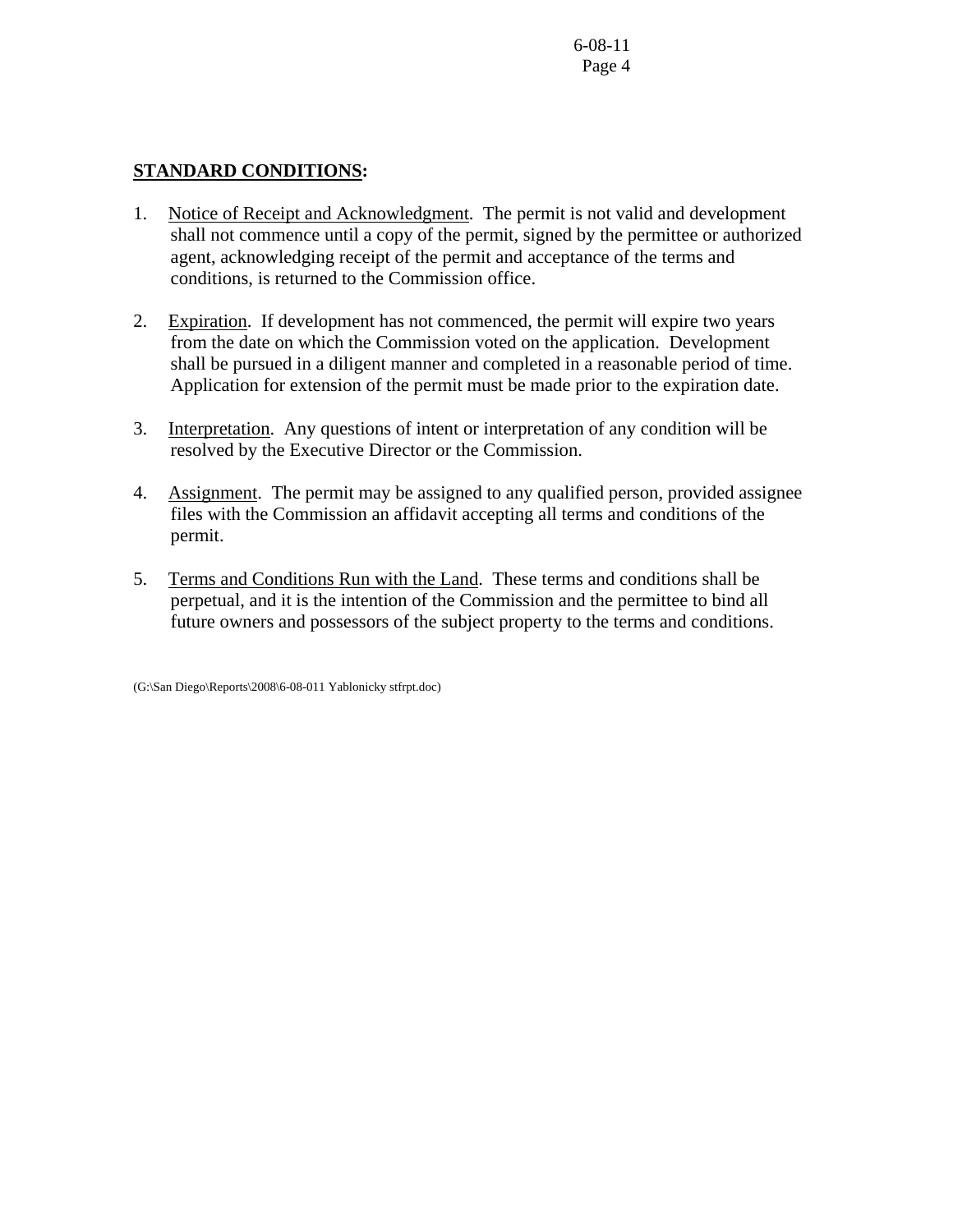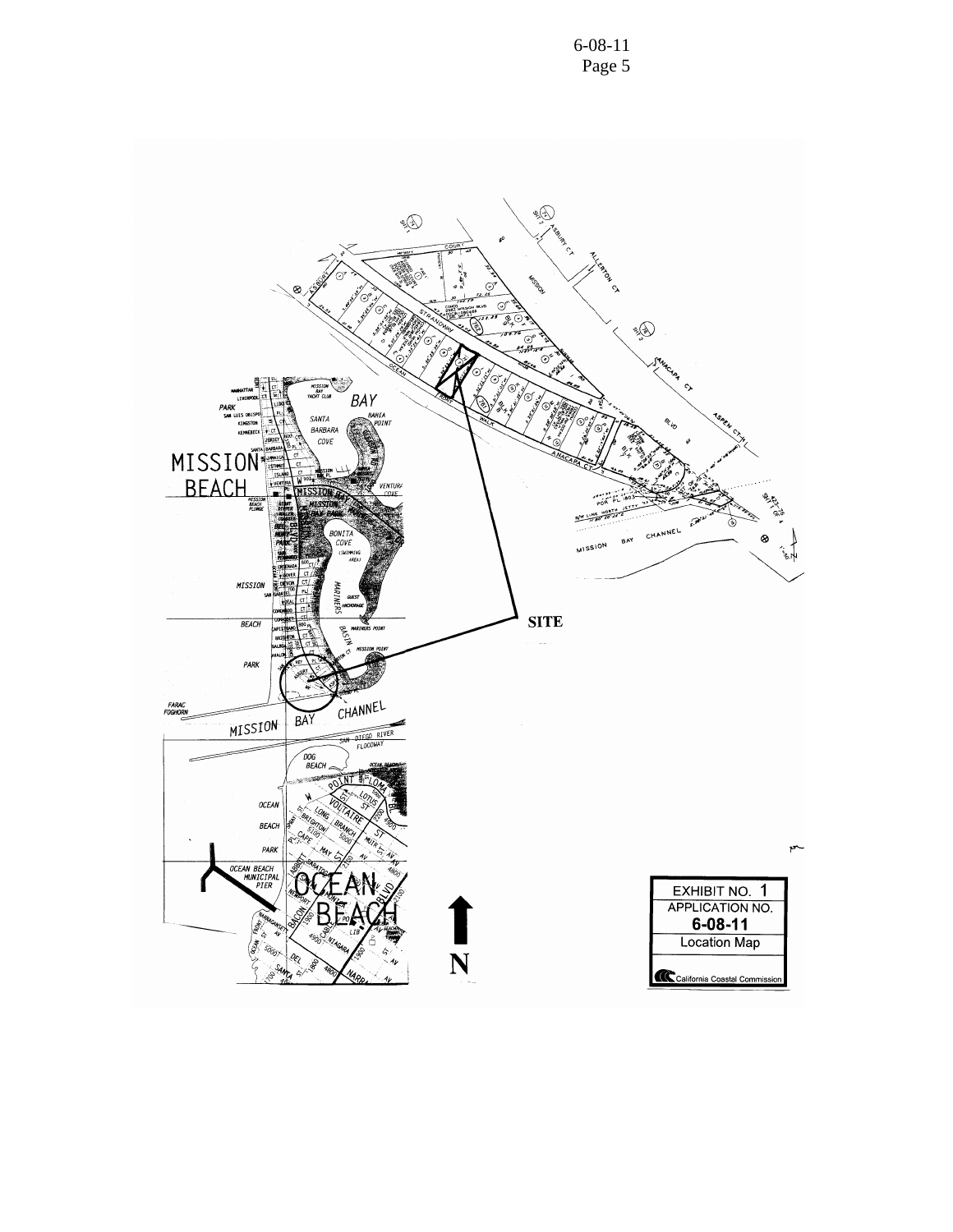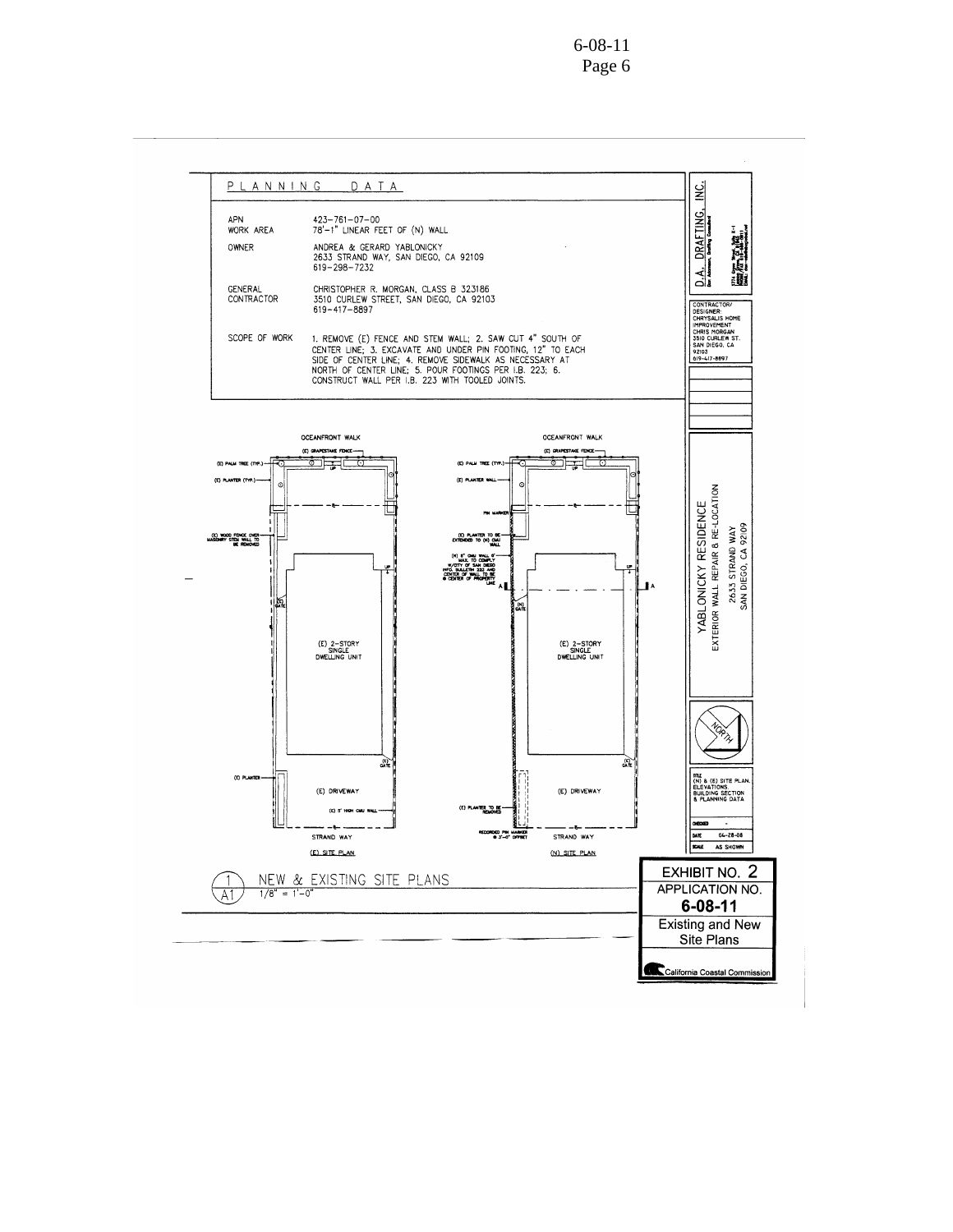|                                                                                                               |                       | DOC#<br>I HEREINE IN DIE NEU EEN TE HIJ DIE BEGIN DIE BIJ DIE BIJ DIE BIJ DIE BIJ DIE BIJ DIE BIJ DIE BIJ DIE BIJ DIE                                                                                                                                                                                                                                                                                                                                                                                                                                                                                                                                                   | 2008-0437406                                       |
|---------------------------------------------------------------------------------------------------------------|-----------------------|-------------------------------------------------------------------------------------------------------------------------------------------------------------------------------------------------------------------------------------------------------------------------------------------------------------------------------------------------------------------------------------------------------------------------------------------------------------------------------------------------------------------------------------------------------------------------------------------------------------------------------------------------------------------------|----------------------------------------------------|
|                                                                                                               | $\circ$ ,             | AUG 15, 2008<br>OFFICIAL RECORDS<br>SAN DIEGO COUNTY RECORDER'S OFFICE                                                                                                                                                                                                                                                                                                                                                                                                                                                                                                                                                                                                  | 10:30 AM                                           |
| THE CITY OF SAN DIEGO<br>RECORDING REQUESTED BY:<br>THE CITY OF SAN DIEGO                                     |                       | GREGORY J. SMITH, COUNTY RECORDER<br>FEES:<br>23.00                                                                                                                                                                                                                                                                                                                                                                                                                                                                                                                                                                                                                     | PAGES:<br>5                                        |
| AND WHEN RECORDED MAIL TO:<br>City of San Diego<br>Development Services Department<br>1222 First Ave., MS-501 |                       |                                                                                                                                                                                                                                                                                                                                                                                                                                                                                                                                                                                                                                                                         | H RI A RI ALAM AN AN AN AN AI                      |
| San Diego, CA 92101                                                                                           |                       | (THIS SPACE FOR RECORDER'S USE ONLY)<br>ENCROACHMENT MAINTENANCE AND REMOVAL AGREEMENT                                                                                                                                                                                                                                                                                                                                                                                                                                                                                                                                                                                  |                                                    |
|                                                                                                               |                       |                                                                                                                                                                                                                                                                                                                                                                                                                                                                                                                                                                                                                                                                         |                                                    |
| P.T.S. APPROVAL NUMBER                                                                                        | 569655                | 159700<br>P.T.S. PROJECT NUMBER:                                                                                                                                                                                                                                                                                                                                                                                                                                                                                                                                                                                                                                        |                                                    |
| in the City of San Diego, County of San Diego, State of California [Property].                                | 2633 Ocean Front Walk | (Property Address)<br>and more particularly described as Lot H, Block 8 Of Mission Beach Altered Map Number 1809<br>(Legal Description)<br>In consideration of the grant of permission by the City of San Diego to encroach into the public right-of-way<br>[ROW] by installing and maintaining private improvements, to wit: Existing Brick Stairs, Wood Fence,                                                                                                                                                                                                                                                                                                        |                                                    |
| Brick Pavers & Brick Planter Area Within Ocean Front Walk Public Right Of Way.                                |                       | (Describe Improvement)                                                                                                                                                                                                                                                                                                                                                                                                                                                                                                                                                                                                                                                  |                                                    |
| covenants and agrees with the City Of San Diego as follows:                                                   |                       | [Encroachment] over, under, and across the ROW for the use and benefit of the Property, Property Owner                                                                                                                                                                                                                                                                                                                                                                                                                                                                                                                                                                  |                                                    |
| (a) This agreement shall run with the land.                                                                   |                       |                                                                                                                                                                                                                                                                                                                                                                                                                                                                                                                                                                                                                                                                         |                                                    |
| risk and responsibility of the Property Owner(s) and the successors in interest.                              |                       | (b) The Encroachment shall be installed and maintained in a safe and sanitary condition at the sole cost,                                                                                                                                                                                                                                                                                                                                                                                                                                                                                                                                                               |                                                    |
| and all liability.                                                                                            |                       | (c) With respect to any liability, including but not limited to claims asserted, demands, causes of action.<br>costs, expenses, losses, attorney fees, damages, expenses or payments that the City may sustain or incur<br>in any manner for damages or injuries, including those to any person (including disability, dismember-<br>ment, illness damages, or death) or property, arising from, related to, or resulting from the construction,<br>maintenance, state of use, repair, or presence of the Encroachment, the Property Owner agrees to defend,<br>indemnify, protect and hold harmless the City, its agents, officers, and employees from and against any |                                                    |
|                                                                                                               |                       | (Continued on Page 2)                                                                                                                                                                                                                                                                                                                                                                                                                                                                                                                                                                                                                                                   | EXHIBIT NO. 3                                      |
|                                                                                                               |                       | Printed on recycled paper. Visit our web site at www.sandiego.gov/development-services.<br>Upon request, this information is available in alternative formats for persons with disabilities.                                                                                                                                                                                                                                                                                                                                                                                                                                                                            | APPLICATION NO.                                    |
|                                                                                                               |                       | DS-3237 (01-07)                                                                                                                                                                                                                                                                                                                                                                                                                                                                                                                                                                                                                                                         | $6 - 08 - 11$<br>Encroachment<br>Removal Agreement |
|                                                                                                               |                       |                                                                                                                                                                                                                                                                                                                                                                                                                                                                                                                                                                                                                                                                         |                                                    |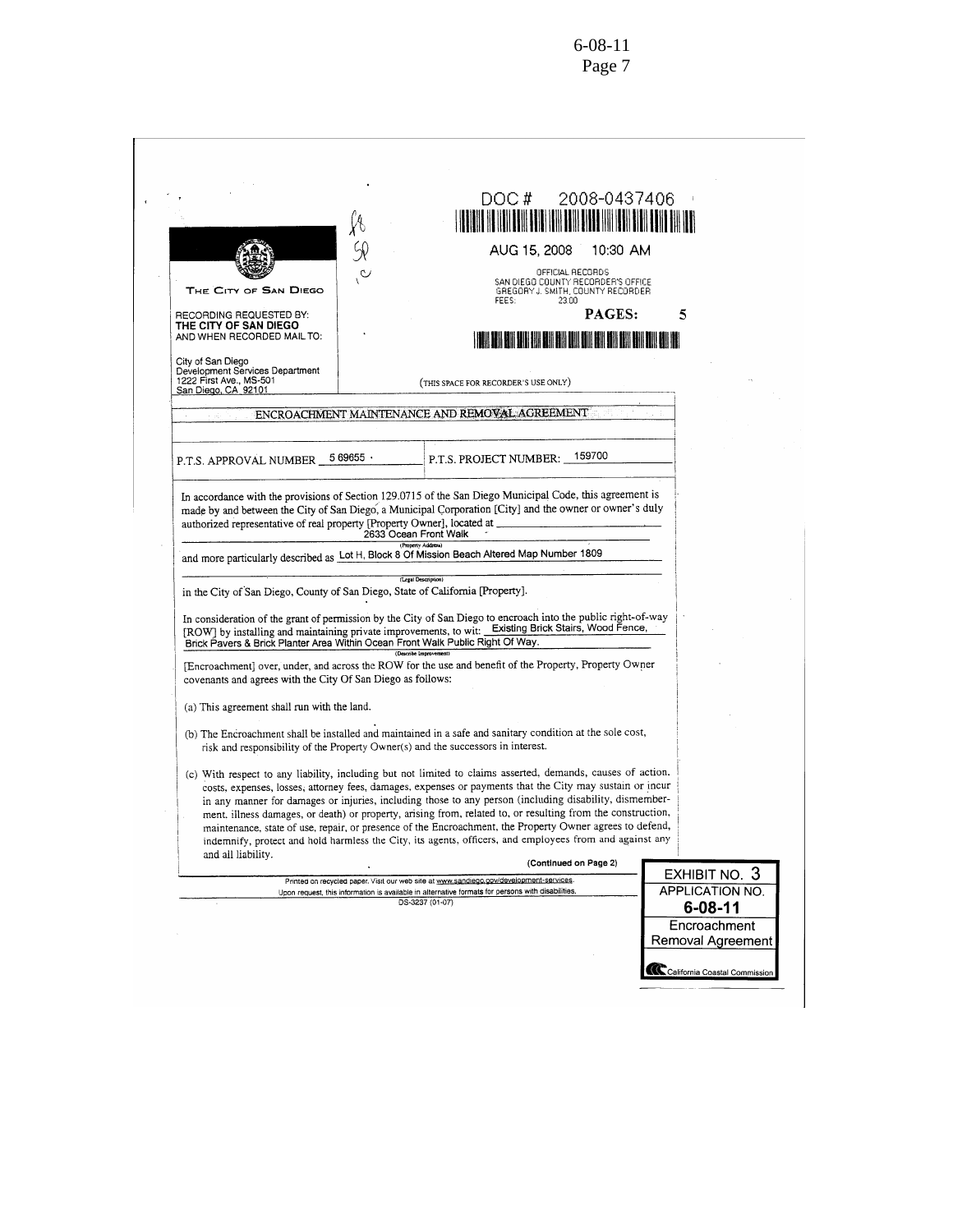$\hat{\mathcal{L}}$ 

ł,

| misconduct of the City, its agents, officers or employees. | City of San Diego . Development Services Department . Encroachment Maintenance and Removal Agreement<br>Also covered by this Section is liability arising from, related to, connected with, caused by, or claimed to<br>be caused by the active or passive negligent acts or omissions of the City, its agents, officers, or employees<br>that may be in combination with active or passive negligent acts or omissions of the Property Owner, its<br>employees, agents or officers, or any third party. The Property Owner's duty to defend, indemnify, protect<br>and hold harmless shall not include any claims or liabilities arising from the sole negligence or sole willful |
|------------------------------------------------------------|------------------------------------------------------------------------------------------------------------------------------------------------------------------------------------------------------------------------------------------------------------------------------------------------------------------------------------------------------------------------------------------------------------------------------------------------------------------------------------------------------------------------------------------------------------------------------------------------------------------------------------------------------------------------------------|
| provision above.                                           | Property Owner further agrees to pay any and all costs the City incurs to enforce the indemnity and defense                                                                                                                                                                                                                                                                                                                                                                                                                                                                                                                                                                        |
| encroachment shall not be arbitrary or without reason.     | (d) The Property Owner(s) shall remove, relocate or restore the Encroachment as directed by the City Engineer<br>within thirty (30) calendar days of written notice from the City, or in the case of an emergency, as deter-<br>mined by the City, the City may request that the work be done immediately or within less than thirty (30)<br>calendar days. If the Property Owner(s) fails to remove, relocate or restore or otherwise comply with the<br>direction of the City Engineer regarding the Encroachment, the City may cause the work to be done, and<br>the costs thereof shall be a lien against the property. The City's request to remove, relocate, or restore the |
|                                                            | (e) For structures encroaching over or under a public facility within a right-of-way or easement, the owners<br>agree to provide an alternate right-of-way and to relocate said public facility to a new alignment, all without<br>cost or expense to the City, whenever it is determined by the City that the Facility cannot be economically<br>placed, replaced, or maintained due to the presence of the Encroachment.                                                                                                                                                                                                                                                         |
|                                                            |                                                                                                                                                                                                                                                                                                                                                                                                                                                                                                                                                                                                                                                                                    |
| construct and maintain the Encroachment.                   | (f) Whatever rights and obligations were acquired by the City with respect to the rights-of-way shall remain<br>and continue in full force and effect and shall in no way be affected by the City's grant of permission to<br>(g) The property Owner shall maintain a policy of liability insurance with the City of San Diego and its respec-                                                                                                                                                                                                                                                                                                                                     |
| Encroachment.                                              | tive elected officials, officers, employees, agents, and representatives named as additional insureds, in an<br>amount approved by the city, which will protect the City from any potential claims that may arise from the                                                                                                                                                                                                                                                                                                                                                                                                                                                         |
|                                                            | See Attached Exhibit(s): $\frac{1}{\sqrt{1-\frac{1}{\sqrt{1-\frac{1}{\sqrt{1-\frac{1}{\sqrt{1-\frac{1}{\sqrt{1-\frac{1}{\sqrt{1-\frac{1}{\sqrt{1-\frac{1}{\sqrt{1-\frac{1}{\sqrt{1-\frac{1}{\sqrt{1-\frac{1}{\sqrt{1-\frac{1}{\sqrt{1-\frac{1}{\sqrt{1-\frac{1}{\sqrt{1-\frac{1}{\sqrt{1-\frac{1}{\sqrt{1-\frac{1}{\sqrt{1-\frac{1}{\sqrt{1-\frac{1}{\sqrt{1-\frac{1}{\sqrt{1-\frac{1}{\sqrt{1-\frac{1}{\$<br>A & B                                                                                                                                                                                                                                                                |
|                                                            | See Drawing Number(s):<br>N/A                                                                                                                                                                                                                                                                                                                                                                                                                                                                                                                                                                                                                                                      |
|                                                            |                                                                                                                                                                                                                                                                                                                                                                                                                                                                                                                                                                                                                                                                                    |
| Andrea Yablonicky / Property Owner                         |                                                                                                                                                                                                                                                                                                                                                                                                                                                                                                                                                                                                                                                                                    |
| (Print Name & Title)                                       | APPROJ                                                                                                                                                                                                                                                                                                                                                                                                                                                                                                                                                                                                                                                                             |
| N/A                                                        |                                                                                                                                                                                                                                                                                                                                                                                                                                                                                                                                                                                                                                                                                    |
| (Company Organization Name)                                | City Control Engineer                                                                                                                                                                                                                                                                                                                                                                                                                                                                                                                                                                                                                                                              |
|                                                            | REGI<br>$ESP. (c - 30 - 20)$<br>сw<br>Date:<br>OF C.N                                                                                                                                                                                                                                                                                                                                                                                                                                                                                                                                                                                                                              |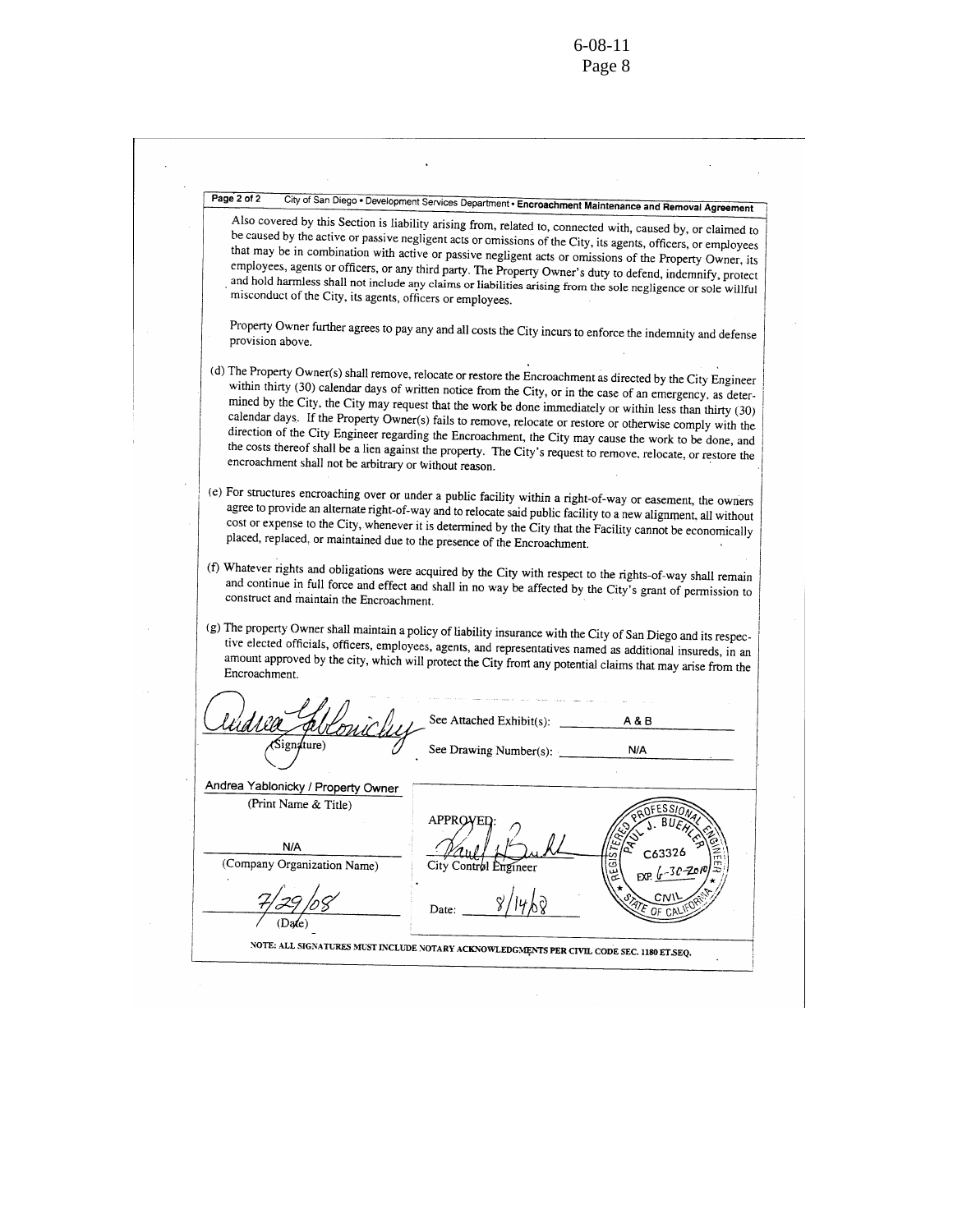

6-08-11 Page 9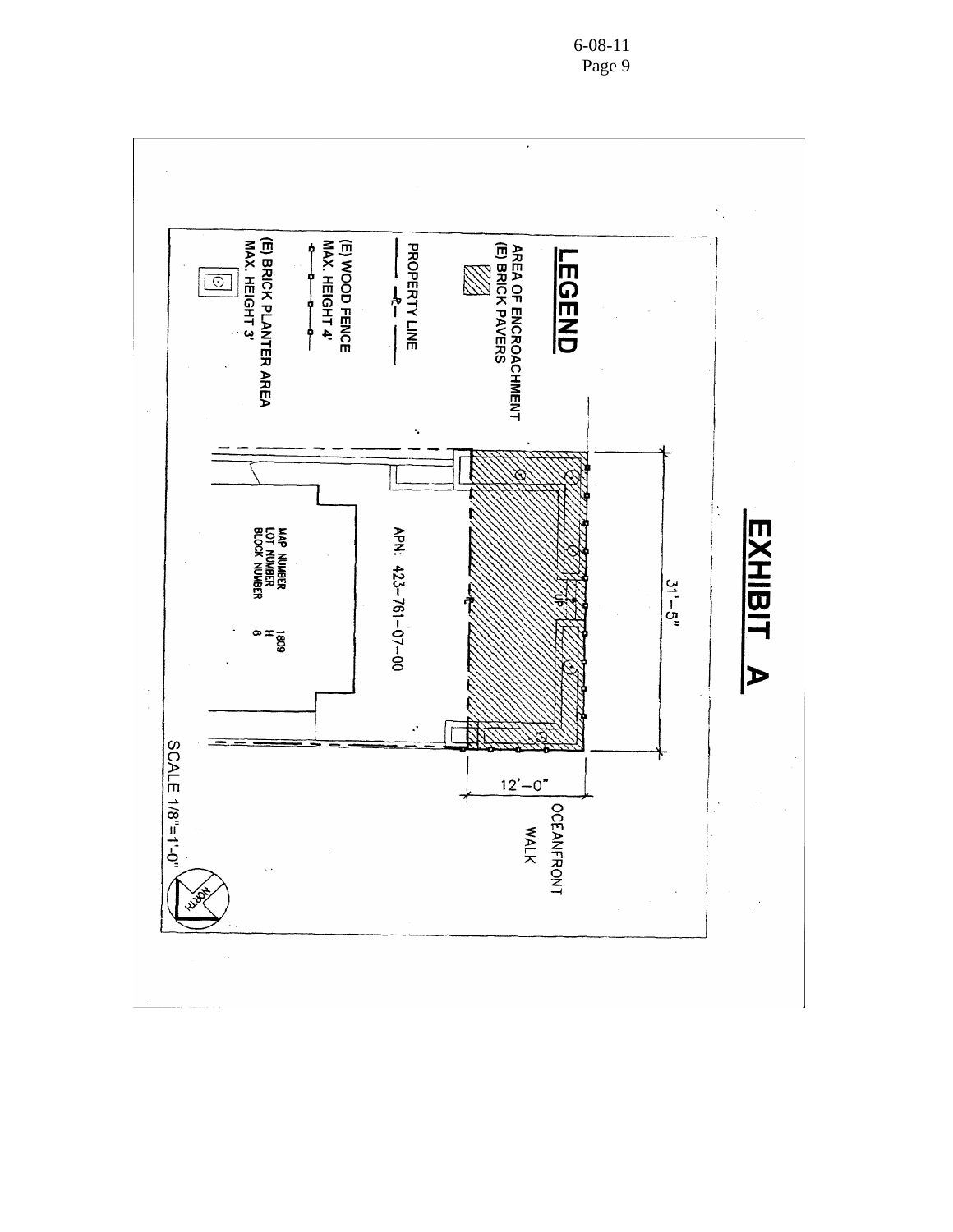

6-08-11 Page 10